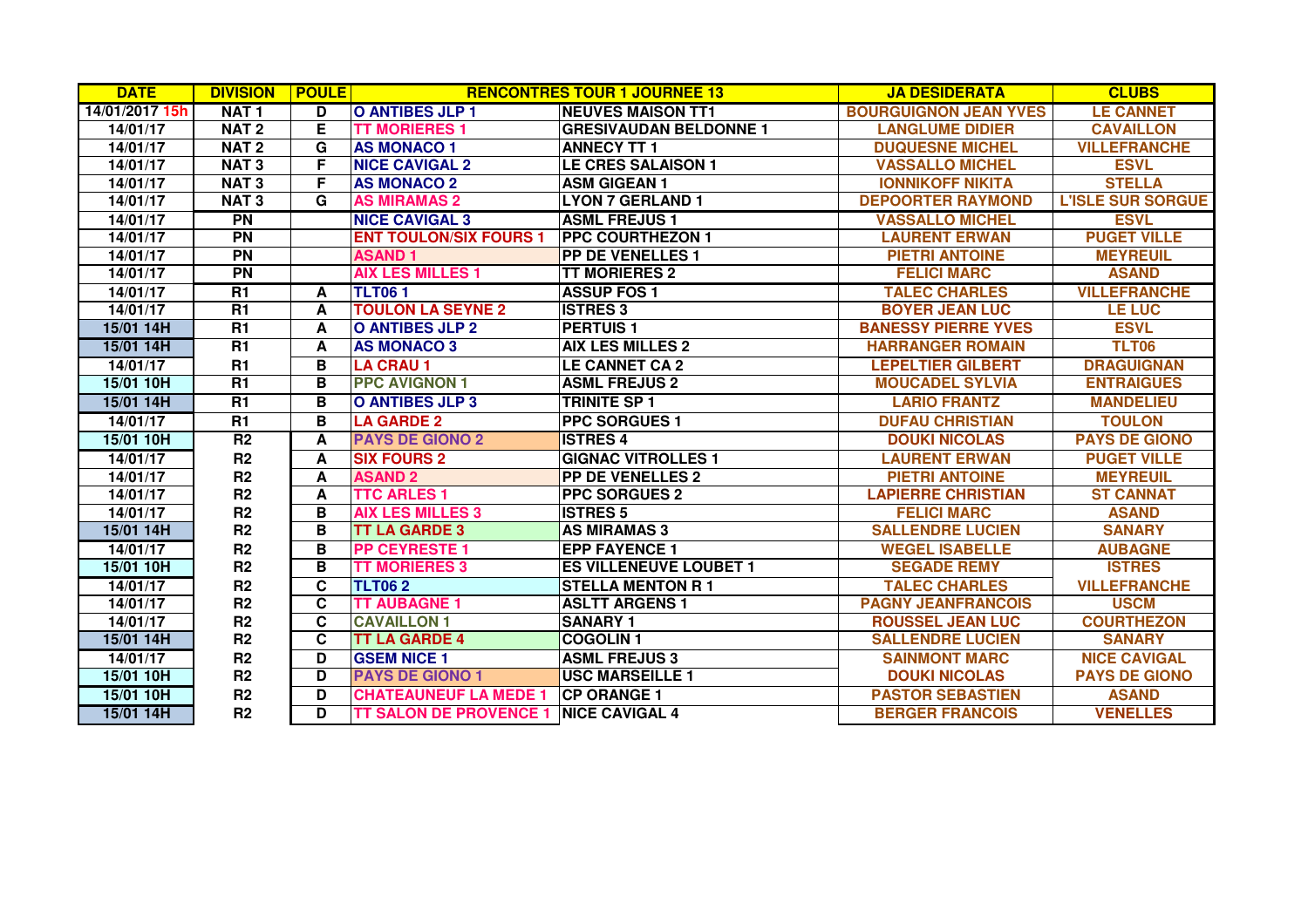| <b>DATE</b>    | <b>DIVISION</b>  | <b>POULE</b> |                               | <b>RENCONTRES TOUR 2 JOURNEE 14</b> | <b>JA DESIDERATA</b>       | <b>CLUBS</b>             |
|----------------|------------------|--------------|-------------------------------|-------------------------------------|----------------------------|--------------------------|
| 21/01/17       | <b>NAT2</b>      | E.           | <b>TT LA GARDE 1</b>          | <b>UMSS PONTAULT TT 2</b>           |                            |                          |
| 21/01/17       | <b>NAT2</b>      | G            | <b>LE CANNET CA 1</b>         | <b>AS MONACO 1</b>                  | <b>VASSALLO MICHEL</b>     | <b>ESVL</b>              |
| 21/01/17       | NAT <sub>3</sub> | н            | <b>ISTRES 2</b>               | <b>UPCV CREUSOT VARENNES 2</b>      | <b>FRANCESCHI LAURE</b>    | <b>TTC LA MEDE</b>       |
| 21/01/17       | <b>PN</b>        |              | <b>PPC COURTHEZON 1</b>       | <b>NICE CAVIGAL 3</b>               | <b>FOUCHER HERVE</b>       | <b>MORIERES</b>          |
| 21/01/2017 15H | <b>PN</b>        |              | <b>PP DE VENELLES 1</b>       | <b>ENT TOULON/SIX FOURS 1</b>       | <b>GUILLOTEAU JEAN LUC</b> | <b>AIX LES MILLES</b>    |
| 21/01/17       | $\overline{PN}$  |              | <b>TT MORIERES 2</b>          | <b>ASAND1</b>                       | <b>DEPOORTER RAYMOND</b>   | <b>L'ISLE SUR SORGUE</b> |
| 21/01/17       | $\overline{PN}$  |              | <b>ASML FREJUS1</b>           | <b>AIX LES MILLES 1</b>             | <b>CANTON PHILIPPE</b>     | <b>LE LUC</b>            |
| 21/01/17       | <b>R1</b>        | A            | <b>ISTRES 3</b>               | <b>TLT061</b>                       | <b>FRANCESCHI LAURE</b>    | <b>TTC LA MEDE</b>       |
| 21/01/17       | <b>R1</b>        | A            | <b>PERTUIS1</b>               | <b>TOULON LA SEYNE 2</b>            | <b>BARTZ ERIC</b>          | <b>VENELLES</b>          |
| 21/01/17       | R1               | A            | <b>AIX LES MILLES 2</b>       | <b>AS MONACO 2</b>                  |                            |                          |
| 21/01/17       | R1               | A            | <b>ASSUP FOS 1</b>            | <b>O ANTIBES JLP 2</b>              | <b>JACQUES PASCAL</b>      | <b>SALON</b>             |
| 21/01/17       | <b>R1</b>        | в            | <b>ASML FREJUS 2</b>          | <b>LA CRAU 1</b>                    | <b>CANTON PHILIPPE</b>     | <b>LE LUC</b>            |
| 21/01/17       | $\overline{R1}$  | B            | <b>TRINITE SP 1</b>           | <b>PPC AVIGNON 1</b>                | <b>SAINMONT MARC</b>       | <b>NICE CAVIGAL</b>      |
| 21/01/17       | R1               | В            | <b>PPC SORGUES 1</b>          | <b>O ANTIBES JLP 3</b>              | <b>LANGLUME DIDIER</b>     | <b>CAVAILLON</b>         |
| 21/01/17       | <b>R1</b>        | в            | <b>LE CANNET CA 2</b>         | <b>LA GARDE 2</b>                   | <b>GIMENEZ CLAUDY</b>      | <b>FREJUS</b>            |
| 21/01/17       | R <sub>2</sub>   | A            | <b>GIGNAC VITROLLES 1</b>     | <b>PAYS DE GIONO 2</b>              | <b>FELICI MARC</b>         | <b>ASAND</b>             |
| 22/01 10H      | R <sub>2</sub>   | A            | <b>PP DE VENELLES 2</b>       | <b>SIX FOURS 2</b>                  | <b>SEGADE REMY</b>         | <b>ASAND</b>             |
| 21/01/17       | R <sub>2</sub>   | A            | <b>PPC SORGUES 2</b>          | <b>ASAND 2</b>                      | <b>LANGLUME DIDIER</b>     | <b>CAVAILLON</b>         |
| 21/01/17       | R <sub>2</sub>   | A            | <b>ISTRES 4</b>               | <b>TTC ARLES 1</b>                  |                            |                          |
| 21/01/17       | R <sub>2</sub>   | в            | <b>AS MIRAMAS 3</b>           | <b>AIX LES MILLES 3</b>             |                            |                          |
| 22/01 14H      | R <sub>2</sub>   | B            | <b>EPP FAYENCE 1</b>          | <b>LA GARDE 3</b>                   | <b>FERRY ALINE</b>         | <b>DRAGUIGNAN</b>        |
| 22/01 14H      | R2               | в            | <b>ES VILLENEUVE LOUBET 1</b> | <b>PP CEYRESTE 1</b>                | <b>BATTARD YVES</b>        | <b>GSEM</b>              |
| 21/01/17       | R <sub>2</sub>   | в            | <b>ISTRES 5</b>               | <b>TT MORIERES 3</b>                |                            |                          |
| 22/01 14H      | R <sub>2</sub>   | C            | <b>ASLTT ARGENS 1</b>         | <b>CAVAILLON1</b>                   | <b>LEPELTIER GILBERT</b>   | <b>DRAGUIGNAN</b>        |
| 22/01 14H      | R <sub>2</sub>   | C            | <b>TT SANARY 1</b>            | <b>LA GARDE 4</b>                   | <b>LAURENT ERWAN</b>       | <b>PUGET VILLE</b>       |
| 21/01/17       | R2               | C            | <b>COGOLIN1</b>               | <b>TLT062</b>                       | <b>LEPELTIER GILBERT</b>   | <b>DRAGUIGNAN</b>        |
| 21/01/17       | R <sub>2</sub>   | C            | <b>STELLA MENTON R1</b>       | <b>TT AUBAGNE 1</b>                 | <b>HARRANGER ROMAIN</b>    | <b>TLT06</b>             |
| 22/01 14H      | R <sub>2</sub>   | D            | <b>CP ORANGE 1</b>            | <b>GSEM NICE 1</b>                  |                            |                          |
| 21/01/17       | R <sub>2</sub>   | D            | <b>ASML FREJUS 3</b>          | PAYS DE GIONO 1                     | <b>BOYER JEAN LUC</b>      | <b>LE LUC</b>            |
| 21/01/17       | R2               | D            | <b>NICE CAVIGAL 4</b>         | <b>CHATEAUNEUF LA MEDE 1</b>        | <b>LARIO FRANTZ</b>        | <b>MANDELIEU</b>         |
| 21/01/17       | R <sub>2</sub>   | D.           | <b>USC MARSEILLE 1</b>        | <b>TT SALON DE PROVENCE 1</b>       | <b>BLONDIAUX GEOFFORY</b>  | <b>GDE BASTIDE</b>       |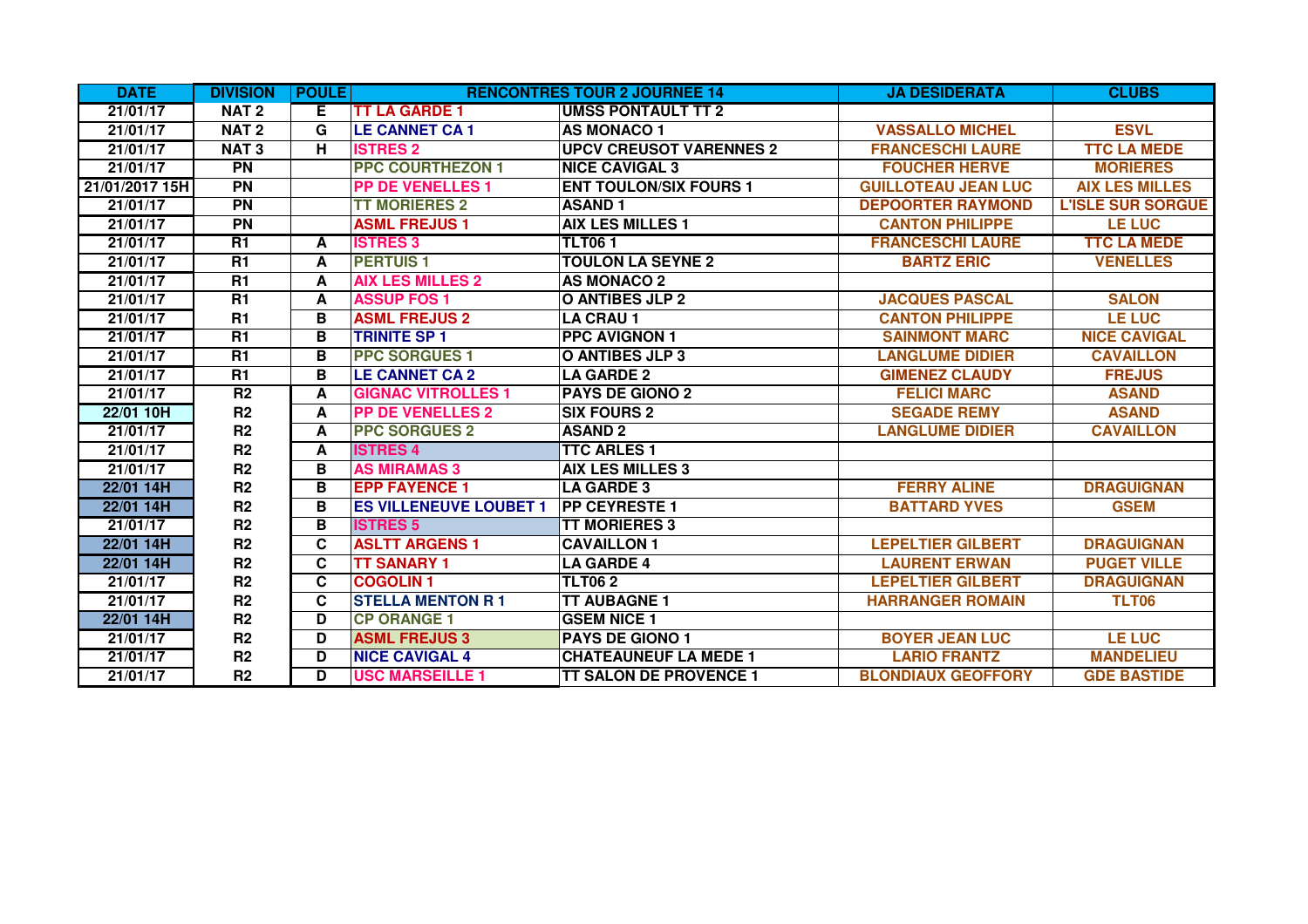| <b>DATE</b> | <b>DIVISION</b>  | <b>POULE</b> |                               | <b>RENCONTRES TOUR 3 JOURNEE 15</b> | <b>JA DESIDERATA</b>         | <b>CLUBS</b>          |
|-------------|------------------|--------------|-------------------------------|-------------------------------------|------------------------------|-----------------------|
| 11/02/17    | NAT <sub>1</sub> | D            | <b>O ANTIBES JLP 1</b>        | <b>CREUSOT VARENNES UP 1</b>        | <b>BANESSY PIERRE YVES</b>   | <b>ESVL</b>           |
| 11/02/17    | <b>NAT2</b>      | Е            | <b>TT MORIERES 1</b>          | <b>LA TRONCHE MEYLAN GRENOBLE 1</b> | <b>LANGLUME DIDIER</b>       | <b>CAVAILLON</b>      |
| 11/02/17    | NAT <sub>2</sub> | E.           | <b>TT LA GARDE 1</b>          | <b>GRESIVAUDAN BELDONNE 1</b>       | <b>DUFAU CHRISTIAN</b>       | <b>TOULON</b>         |
| 11/02/17    | NAT <sub>2</sub> | G            | <b>LE CANNET CA1</b>          | <b>ENT ST JEANNAIT/LYON-8 1</b>     | <b>GIMENEZ CLAUDY</b>        | <b>FREJUS</b>         |
| 11/02/17    | <b>NAT3</b>      | F.           | <b>NICE CAVIGAL 2</b>         | <b>ECHIROLLES EYBENS 2</b>          | <b>TALEC CHARLES</b>         | <b>VILLEFRANCHE</b>   |
| 11/02/17    | <b>NAT3</b>      | Н.           | <b>ISTRES 2</b>               | <b>ENT RILLEUX / VILLETTE 1</b>     |                              |                       |
| 11/02/17    | <b>PN</b>        |              | <b>NICE CAVIGAL 3</b>         | <b>PP DE VENELLES 1</b>             | <b>TALEC CHARLES</b>         | <b>VILLEFRANCHE</b>   |
| 11/02/17    | <b>PN</b>        |              | <b>ENT TOULON/SIX FOURS 1</b> | <b>TT MORIERES 2</b>                | <b>FELICES SEBASTIEN</b>     | <b>US LA CRAU TT</b>  |
| 11/02/17    | $\overline{PN}$  |              | <b>ASAND1</b>                 | <b>AIX LES MILLES 1</b>             | <b>BLONDIAUX GEOFFORY</b>    | <b>GDE BASTIDE</b>    |
| 11/02/17    | <b>PN</b>        |              | <b>ASML FREJUS1</b>           | <b>PPC COURTHEZON 1</b>             | <b>D'ARCO Laurent</b>        | <b>ST TROPEZ</b>      |
| 11/02/17    | R1               | A            | <b>TLT061</b>                 | <b>PERTUIS 1</b>                    | <b>SAINMONT MARC</b>         | <b>NICE CAVIGAL</b>   |
| 11/02/17    | R1               | A            | <b>TOULON LA SEYNE 2</b>      | <b>AIX LES MILLES 2</b>             | <b>LEVEAU THIERRY</b>        | <b>SIX FOURS</b>      |
| 12/02 14H   | R1               | A            | <b>O ANTIBES JLP 2</b>        | <b>AS MONACO 3</b>                  | <b>BOURGUIGNON JEAN YVES</b> | <b>LE CANNET</b>      |
| 11/02/17    | <b>R1</b>        | A            | <b>ASSUP FOS 1</b>            | <b>ISTRES 3</b>                     | <b>FRANCESCHI LAURE</b>      | <b>TTC LA MEDE</b>    |
| 11/02/17    | R1               | В            | <b>LA CRAU 1</b>              | <b>TRINITE SP 1</b>                 | <b>PERAZZO CHRISTINE</b>     | <b>COGOLIN</b>        |
| 12/02 10H   | R1               | B            | <b>PPC AVIGNON 1</b>          | <b>PPC SORGUES 1</b>                | <b>MOUCADEL SYLVIA</b>       | <b>ENTRAIGUES</b>     |
| 12/02 14H   | $\overline{R1}$  | B            | <b>O ANTIBES JLP 3</b>        | <b>LA GARDE 2</b>                   | <b>JENNIFER MERCIER</b>      | <b>ESVL</b>           |
| 11/02/17    | R1               | В            | <b>LE CANNET CA 2</b>         | <b>ASML FREJUS 2</b>                |                              |                       |
| 12/02 10H   | R <sub>2</sub>   | A            | <b>PAYS DE GIONO 2</b>        | <b>PP DE VENELLES 2</b>             | <b>DURAND SERGIO</b>         | <b>SISTERON</b>       |
| 11/02/17    | R2               | A            | <b>SIX FOURS 2</b>            | <b>PPC SORGUES 2</b>                | <b>ROERE ANGELA</b>          | <b>TOULON</b>         |
| 11/02/17    | R <sub>2</sub>   | A            | <b>ASAND 2</b>                | <b>TTC ARLES 1</b>                  | <b>BLONDIAUX GEOFFORY</b>    | <b>GDE BASTIDE</b>    |
| 11/02/17    | R <sub>2</sub>   | A            | <b>ISTRES 4</b>               | <b>GIGNAC VITROLLES 1</b>           | <b>GUILLOTEAU JEAN LUC</b>   | <b>AIX LES MILLES</b> |
| 11/02/17    | R <sub>2</sub>   | в            | <b>AIX LES MILLES 3</b>       | <b>EPP FAYENCE 1</b>                | <b>SEGADE REMY</b>           | <b>ISTRES</b>         |
| 12/02 14H   | R <sub>2</sub>   | в            | <b>TT LA GARDE 3</b>          | <b>ES VILLENEUVE LOUBET 1</b>       | <b>CENTOFANTI</b>            | <b>PUGET VILLE</b>    |
| 11/02/17    | R <sub>2</sub>   | В            | <b>PP CEYRESTE 1</b>          | <b>TT MORIERES 3</b>                | <b>FELICI MARC</b>           | <b>ASAND</b>          |
| 11/02/17    | R2               | В            | <b>ISTRES 5</b>               | <b>AS MIRAMAS 3</b>                 | <b>GUILLOTEAU JEAN LUC</b>   | <b>AIX LES MILLES</b> |
| 11/02/17    | R <sub>2</sub>   | C            | <b>CAVAILLON 1</b>            | <b>TT AUBAGNE 1</b>                 |                              |                       |
| 12/02 14H   | R <sub>2</sub>   | C            | <b>TT LA GARDE 4</b>          | <b>ASLTT ARGENS 1</b>               | <b>CENTOFANTI</b>            | <b>PUGET VILLE</b>    |
| 11/02/17    | R <sub>2</sub>   | C.           | <b>TLT062</b>                 | <b>SANARY 1</b>                     | <b>SAINMONT MARC</b>         | <b>NICE CAVIGAL</b>   |
| 11/02/17    | R <sub>2</sub>   | C.           | <b>STELLA MENTON R1</b>       | <b>COGOLIN1</b>                     |                              |                       |
| 11/02/17    | R <sub>2</sub>   | D            | <b>GSEM NICE 1</b>            | <b>NICE CAVIGAL 4</b>               | <b>IONNIKOFF NIKITA</b>      | <b>STELLA</b>         |
| 11/02/17    | R <sub>2</sub>   | D            | <b>USC MARSEILLE 1</b>        | <b>ASML FREJUS 3</b>                | <b>ECHAROUX YVES</b>         | <b>CEYRESTE</b>       |
| 12/02 10H   | R <sub>2</sub>   | D            | <b>CHATEAUNEUF LA MEDE 1</b>  | <b>ITT SALON DE PROVENCE 1</b>      | <b>BERGER FRANCOIS</b>       | <b>VENELLES</b>       |
| 12/02 10H   | R <sub>2</sub>   | D            | <b>PAYS DE GIONO 1</b>        | <b>CP ORANGE 1</b>                  | <b>DURAND SERGIO</b>         | <b>SISTERON</b>       |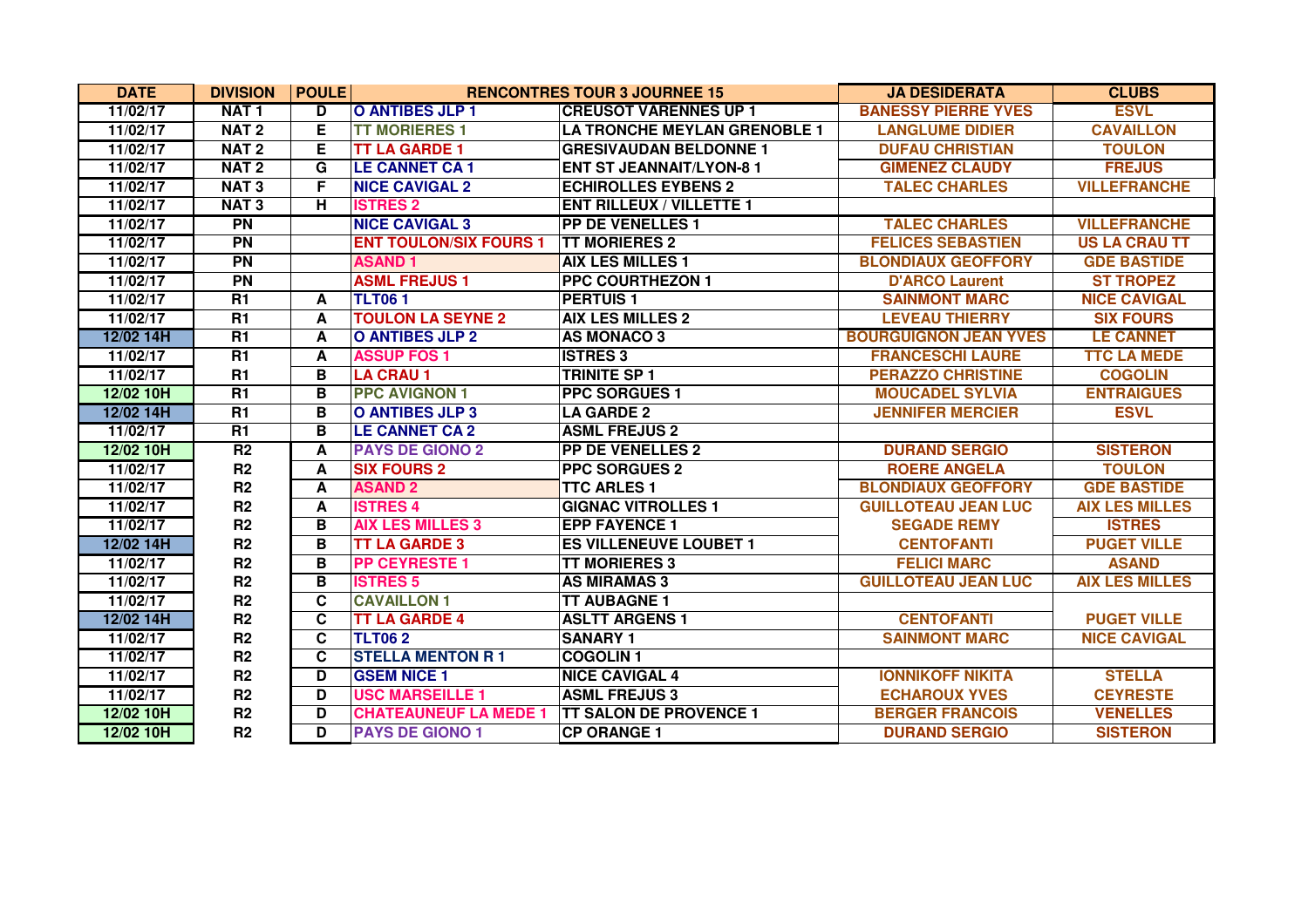| <b>DATE</b> |                  |    |                               | <b>RENCONTRES TOUR 4 JOURNEE 16</b> | <b>JA DESIDERATA</b>       | <b>CLUBS</b>             |
|-------------|------------------|----|-------------------------------|-------------------------------------|----------------------------|--------------------------|
| 25/02/17    | <b>NAT1</b>      | D  | O ANTIBES JLP 1               | <b>METZ2</b>                        | <b>MENUSIER DOMINIQUE</b>  | <b>ASPTT SC GRASSE</b>   |
| 25/02/17    | <b>NAT2</b>      | G  | <b>AS MONACO 1</b>            | <b>MONTPELLIER TT 1</b>             | <b>DUQUESNE MICHEL</b>     | <b>VILLEFRANCHE</b>      |
| 25/02/17    | NAT <sub>3</sub> | F  | <b>AS MONACO 2</b>            | <b>VAL D'OZON 1</b>                 | <b>PERRET OLIVIER</b>      | <b>STELLA</b>            |
| 25/02/17    | <b>NAT3</b>      | G  | <b>AS MIRAMAS 2</b>           | <b>STADE CLERMONTOIS 1</b>          |                            |                          |
| 25/02/17    | $\overline{PN}$  |    | <b>TT MORIERES 2</b>          | <b>NICE CAVIGAL 3</b>               | <b>ROUSSEL JEAN LUC</b>    | <b>COURTHEZON</b>        |
| 25/02/17    | $\overline{PN}$  |    | <b>AIX LES MILLES 1</b>       | <b>ENT TOULON/SIX FOURS 1</b>       | <b>BARTZ ERIC</b>          | <b>VENELLES</b>          |
| 25/02/17    | $\overline{PN}$  |    | <b>ASAND1</b>                 | <b>ASML FREJUS1</b>                 | <b>ECHAROUX YVES</b>       | <b>CEYRESTE</b>          |
| 25/02/17    | $\overline{PN}$  |    | <b>PP DE VENELLES 1</b>       | <b>PPC COURTHEZON 1</b>             | <b>GUILLOTEAU JEAN LUC</b> | <b>AIX LES MILLES</b>    |
| 25/02/17    | <b>R1</b>        | A  | <b>AIX LES MILLES 2</b>       | <b>TLT061</b>                       | <b>BARTZ ERIC</b>          | <b>VENELLES</b>          |
| 26/02 14H   | R1               | A  | <b>AS MONACO 3</b>            | <b>TOULON LA SEYNE 2</b>            |                            |                          |
| 26/02 14H   | <b>R1</b>        | A  | O ANTIBES JLP 2               | <b>AIX LES MILLES 1</b>             | <b>DEWARLINCOUR ROSINE</b> | <b>ESVL</b>              |
| 25/02/17    | R1               | A  | <b>PERTUIS1</b>               | <b>ISTRES 3</b>                     | <b>WEGEL ISABELLE</b>      | <b>AUBAGNE</b>           |
| 25/02/17    | <b>R1</b>        | B  | <b>PPC SORGUES 1</b>          | <b>LA CRAU 1</b>                    | <b>LANGLUME DIDIER</b>     | <b>CAVAILLON</b>         |
| 25/02/17    | $\overline{R1}$  | B  | <b>TT LA GARDE 2</b>          | <b>PPC AVIGNON 1</b>                | <b>LAURENT ERWAN</b>       | <b>PUGET VILLE</b>       |
| 26/02 14H   | $\overline{R1}$  | B  | O ANTIBES JLP 3               | <b>LE CANNET CA 2</b>               | <b>GIMENEZ CLAUDY</b>      | <b>FREJUS</b>            |
| 25/02/17    | $\overline{R1}$  | B  | <b>TRINITE SP 1</b>           | <b>ASML FREJUS 2</b>                | <b>HARRANGER ROMAIN</b>    | <b>TLT06</b>             |
| 25/02/17    | R <sub>2</sub>   | A  | <b>PPC SORGUES 2</b>          | <b>PAYS DE GIONO 2</b>              | <b>LANGLUME DIDIER</b>     | <b>CAVAILLON</b>         |
| 25/02/17    | R2               | A  | <b>TTC ARLES 1</b>            | <b>SIX FOURS 2</b>                  | <b>JACQUES PASCAL</b>      | <b>SALON</b>             |
| 25/02/17    | R2               | A  | <b>ASAND 2</b>                | <b>ISTRES 4</b>                     | <b>ZYGMUNT CHRISTIAN</b>   | <b>USCM</b>              |
| 26/02 10H   | R2               | A  | <b>PP DE VENELLES 2</b>       | <b>GIGNAC VITROLLES 1</b>           | <b>PASTOR SEBASTIEN</b>    | <b>ASAND</b>             |
| 26/02 14H   | R2               | B  | <b>ES VILLENEUVE LOUBET 1</b> | <b>AIX LES MILLES 3</b>             | <b>IONNIKOFF NIKITA</b>    | <b>STELLA</b>            |
| 26/02 10H   | R <sub>2</sub>   | B  | <b>TT MORIERES 3</b>          | <b>TT LA GARDE 3</b>                | <b>DEPOORTER RAYMOND</b>   | <b>L'ISLE SUR SORGUE</b> |
| 25/02/17    | R <sub>2</sub>   | в  | <b>PP CEYRESTE 1</b>          | <b>ISTRES 5</b>                     | <b>ROERE ANGELA</b>        | <b>TOULON</b>            |
| 26/02 14H   | R2               | B  | <b>EPP FAYENCE 1</b>          | <b>AS MIRAMAS 3</b>                 | <b>PRIVAT PASCAL</b>       | <b>TT ARGENS</b>         |
| 25/02/17    | R <sub>2</sub>   | C. | <b>TT AUBAGNE 1</b>           | <b>TT LA GARDE 4</b>                | <b>BLONDIAUX GEOFFORY</b>  | <b>GDE BASTIDE</b>       |
| 26/02 14H   | R2               | C. | <b>TT SANARY 1</b>            | <b>COGOLIN1</b>                     | <b>BERTRAND JEAN PAUL</b>  | <b>TT SIX FOURS</b>      |
| 25/02/17    | R <sub>2</sub>   | C  | <b>CAVAILLON 1</b>            | <b>STELLA MENTON R1</b>             | <b>MOUCADEL SYLVIA</b>     | <b>ENTRAIGUES</b>        |
| 26/02 14H   | R2               | C  | <b>ASLTT ARGENS 1</b>         | <b>TLT062</b>                       | <b>PERAZZO CHRISTINE</b>   | <b>COGOLIN</b>           |
| 26/02 10H   | R <sub>2</sub>   | D  | <b>CHATEAUNEUF LA MEDE 1</b>  | <b>IUSC MARSEILLE 1</b>             | <b>LIBRA CHRISTIAN</b>     | <b>SALON</b>             |
| 26/02 14H   | R <sub>2</sub>   | D  | <b>TT SALON DE PROVENCE 1</b> | <b>GSEM NICE 1</b>                  | <b>SEGADE REMY</b>         | <b>ISTRES</b>            |
| 26/02 14H   | R <sub>2</sub>   | D  | <b>CP ORANGE 1</b>            | <b>ASML FREJUS 3</b>                | <b>MOUCADEL SYLVIA</b>     | <b>ENTRAIGUES</b>        |
| 25/02/17    | R <sub>2</sub>   | D  | <b>NICE CAVIGAL 4</b>         | <b>PAYS DE GIONO 1</b>              | <b>BATTARD YVES</b>        | <b>GSEM</b>              |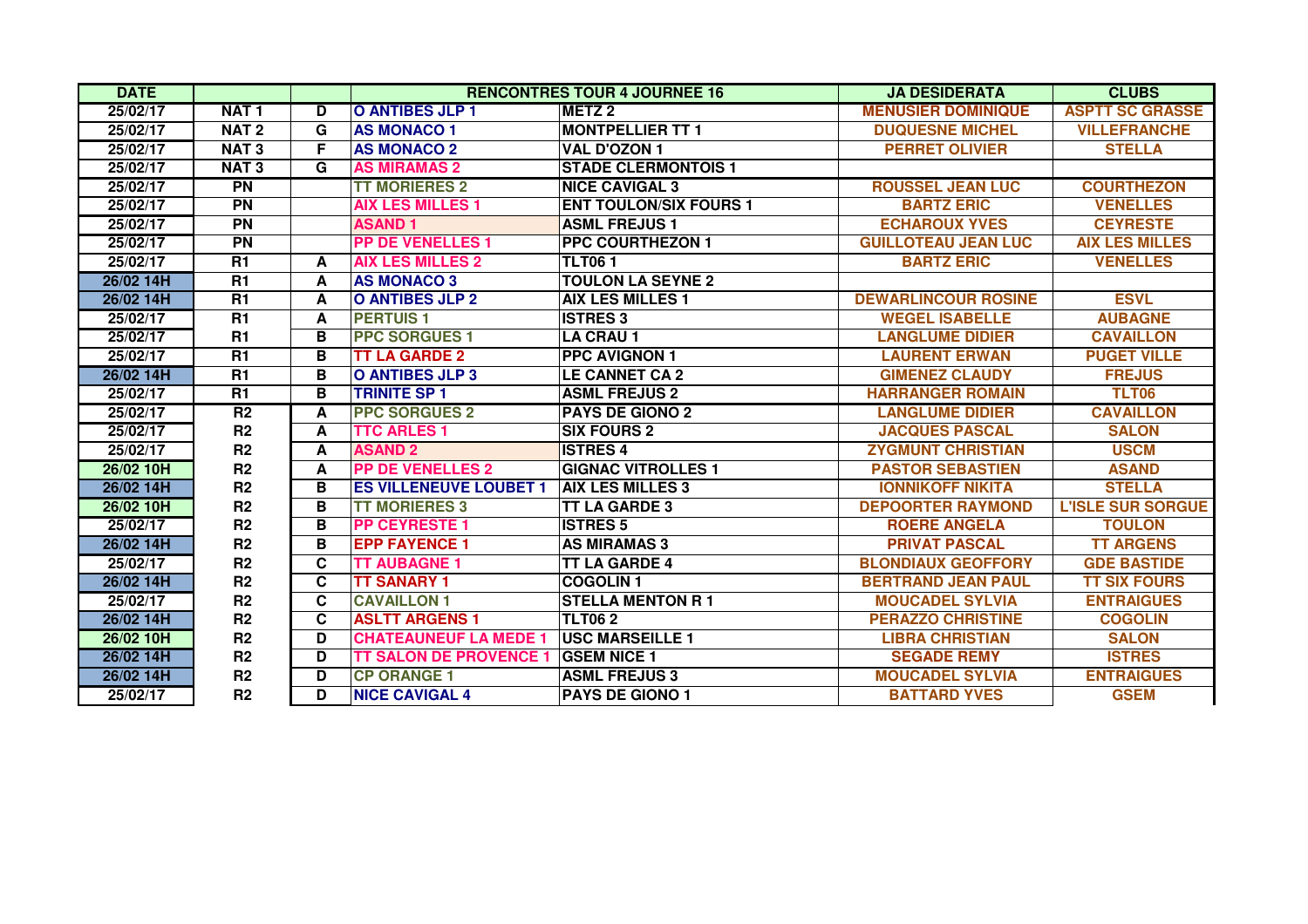| <b>DATE</b> |                  |    |                               | <b>RENCONTRES TOUR 5 JOURNEE 17</b> | <b>JA DESIDERATA</b>        | <b>CLUBS</b>            |
|-------------|------------------|----|-------------------------------|-------------------------------------|-----------------------------|-------------------------|
| 11/03/17    | NAT <sub>2</sub> | E. | <b>TT MORIERES 1</b>          | <b>CEYRAT ESPERANCE 1</b>           | <b>LANGLUME DIDIER</b>      | <b>CAVAILLON</b>        |
| 11/03/17    | NAT <sub>2</sub> | Е  | <b>TT LA GARDE 1</b>          | <b>ROANNE LOIRE NORD 2</b>          |                             |                         |
| 11/03/17    | NAT <sub>2</sub> | G  | <b>LE CANNET CA1</b>          | <b>ECHIROLLES EYBENS 1</b>          | <b>GIMENEZ CLAUDY</b>       | <b>FREJUS</b>           |
| 11/03/17    | <b>NAT3</b>      | F  | <b>NICE CAVIGAL 2</b>         | <b>AS MONACO 2</b>                  | <b>VASSALLO MICHEL</b>      | <b>ESVL</b>             |
| 11/03/17    | <b>NAT3</b>      | н  | <b>ISTRES 2</b>               | <b>4S TOUR 3</b>                    | <b>FRANCESCHI LAURE</b>     | <b>TTC LA MEDE</b>      |
| 11/03/17    | <b>PN</b>        |    | <b>NICE CAVIGAL 3</b>         | <b>AIX LES MILLES 1</b>             | <b>VASSALLO MICHEL</b>      | <b>ESVL</b>             |
| 11/03/17    | <b>PN</b>        |    | <b>ENT TOULON/SIX FOURS 1</b> | <b>ASAND1</b>                       | <b>FELICES SEBASTIEN</b>    | <b>US LA CRAU TT</b>    |
| 11/03/17    | PN               |    | <b>PPC COURTHEZON 1</b>       | <b>TT MORIERES 2</b>                |                             |                         |
| 11/03/17    | <b>PN</b>        |    | <b>ASML FREJUS1</b>           | <b>PP DE VENELLES 1</b>             | <b>FENOCCHIO Philippe</b>   |                         |
| 11/03/17    | R1               | A  | <b>TLT061</b>                 | <b>AS MONACO 3</b>                  | <b>SAINMONT MARC</b>        | <b>NICE CAVIGAL</b>     |
| 11/03/17    | <b>R1</b>        | A  | <b>TOULON LA SEYNE 2</b>      | <b>O ANTIBES JLP 2</b>              | <b>SERVEL FRANCK</b>        | <b>LA GARDE</b>         |
| 11/03/17    | <b>R1</b>        | A  | <b>ISTRES 3</b>               | <b>AIX LES MILLES 2</b>             | <b>FRANCESCHI LAURE</b>     | <b>TTC LA MEDE</b>      |
| 11/03/17    | R1               | A  | <b>ASSUP FOS 1</b>            | <b>PERTUIS1</b>                     | <b>GUILLOTEAU JEAN LUC</b>  | <b>AIX LES MILLES</b>   |
| 11/03/17    | R1               | в  | <b>LA CRAU 1</b>              | <b>LA GARDE 2</b>                   | <b>FARCE GUY</b>            | <b>VALLEE DU GAPEAU</b> |
| 12/03 10H   | R1               | в  | <b>PPC AVIGNON 1</b>          | <b>O ANTIBES JLP 3</b>              | <b>MOUCADEL SYLVIA</b>      | <b>ENTRAIGUES</b>       |
| 11/03/17    | R1               | В  | <b>ASML FREJUS 2</b>          | <b>PPC SORGUES 1</b>                | <b>FENOCCHIO Philippe</b>   |                         |
| 11/03/17    | R1               | в  | <b>LE CANNET CA 2</b>         | <b>TRINITE SP 1</b>                 | <b>MONDINI LARIE CLAUDE</b> | <b>SOPHIA</b>           |
| 12/03 10H   | R <sub>2</sub>   | A  | <b>PAYS DE GIONO 2</b>        | <b>TTC ARLES 1</b>                  |                             |                         |
| 11/03/17    | R2               | A  | <b>SIX FOURS 2</b>            | <b>ASAND 2</b>                      | <b>ROERE ANGELA</b>         | <b>TOULON</b>           |
| 11/03/17    | R <sub>2</sub>   | A  | <b>GIGNAC VITROLLES 1</b>     | <b>PPC SORGUES 2</b>                | <b>FELICI MARC</b>          | <b>ASAND</b>            |
| 11/03/17    | R <sub>2</sub>   | A  | <b>ISTRES 4</b>               | <b>PP DE VENELLES 2</b>             | <b>JACQUES PASCAL</b>       | <b>SALON</b>            |
| 11/03/17    | R <sub>2</sub>   | B  | <b>AIX LES MILLES 3</b>       | <b>TT MORIERES 3</b>                |                             |                         |
| 12/03 14H   | R <sub>2</sub>   | В  | <b>TT LA GARDE 3</b>          | PP CEYRESTE 1                       | <b>CENTOFANTI</b>           | <b>PUGET VILLE</b>      |
| 11/03/17    | R <sub>2</sub>   | в  | <b>AS MIRAMAS 3</b>           | <b>ES VILLENEUVE LOUBET 1</b>       | <b>SEGADE REMY</b>          | <b>ISTRES</b>           |
| 11/03/17    | R2               | В  | <b>ISTRES 5</b>               | <b>EPP FAYENCE 1</b>                | <b>JACQUES PASCAL</b>       | <b>SALON</b>            |
| 11/03/17    | R <sub>2</sub>   | C  | <b>TLT062</b>                 | <b>TT AUBAGNE 1</b>                 | <b>SAINMONT MARC</b>        | <b>NICE CAVIGAL</b>     |
| 12/03 14H   | R <sub>2</sub>   | C  | <b>LA GARDE 4</b>             | <b>CAVAILLON 1</b>                  | <b>CENTOFANTI</b>           | <b>PUGET VILLE</b>      |
| 11/03/17    | R <sub>2</sub>   | C  | <b>COGOLIN1</b>               | <b>ASLTT ARGENS 1</b>               | <b>LEPELTIER GILBERT</b>    | <b>DRAGUIGNAN</b>       |
| 11/03/17    | R <sub>2</sub>   | C  | <b>STELLA MENTON R 1</b>      | <b>TT SANARY 1</b>                  | <b>WARMBOLD ANTHONY</b>     | <b>MONACO</b>           |
| 12/03 10H   | R <sub>2</sub>   | D  | <b>PAYS DE GIONO 1</b>        | <b>TT SALON DE PROVENCE 1</b>       |                             |                         |
| 11/03/17    | R <sub>2</sub>   | D  | <b>GSEM NICE 1</b>            | <b>CHATEAUNEUF LA MEDE 1</b>        | <b>ORIYOMI ABIMBOLA</b>     | <b>SEMEUSE</b>          |
| 11/03/17    | R <sub>2</sub>   | D  | <b>USC MARSEILLE 1</b>        | <b>CP ORANGE 1</b>                  | <b>ECHAROUX YVES</b>        | <b>CEYRESTE</b>         |
| 11/03/16    | R <sub>2</sub>   | D  | <b>ASML FREJUS 3</b>          | <b>NICE CAVIGAL 4</b>               |                             |                         |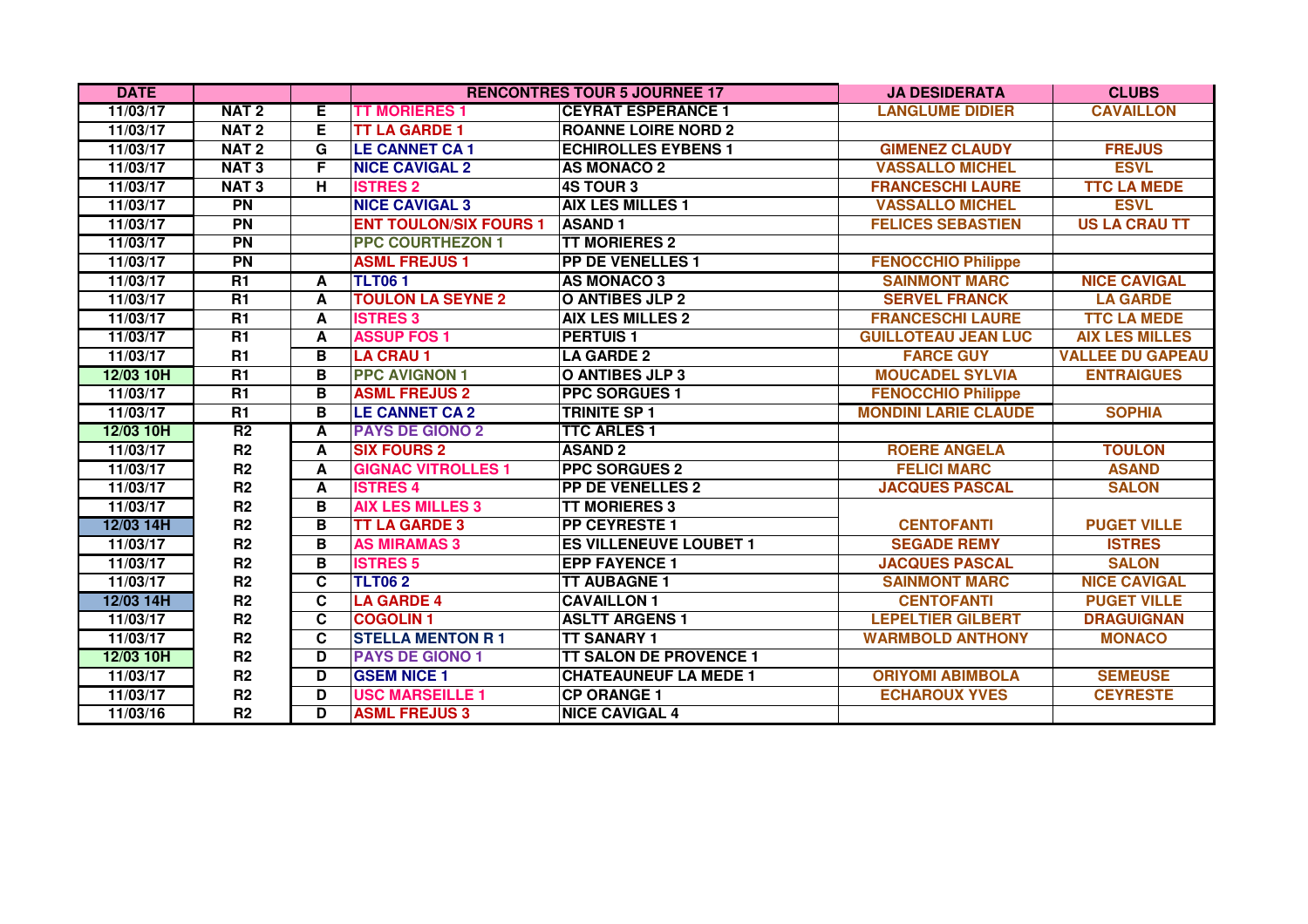| <b>DATE</b> |                  |    |                               | <b>RENCONTRES TOUR 6 JOURNEE 18</b> | <b>JA DESIDERATA</b>         | <b>CLUBS</b>             |
|-------------|------------------|----|-------------------------------|-------------------------------------|------------------------------|--------------------------|
| 25/03/17    | NAT <sub>1</sub> | D  | <b>O ANTIBES JLP 1</b>        | <b>VILLENEUVE PPC 2</b>             | <b>BANESSY PIERRE YVES</b>   | <b>ESVL</b>              |
| 25/03/17    | NAT <sub>2</sub> | Е  | <b>TT MORIERES 1</b>          | <b>LA GARDE TT 1</b>                | <b>LANGLUME DIDIER</b>       | <b>CAVAILLON</b>         |
| 25/03/17    | NAT <sub>2</sub> | G  | <b>AS MONACO 1</b>            | <b>ENT ST JEANNET/LYON-8 1</b>      | <b>TALEC CHARLES</b>         | <b>VILLEFRANCHE</b>      |
| 25/03/17    | <b>NAT3</b>      | F. | <b>AS MONACO 2</b>            | LE TOUVET GRESIVAUDAN 2             | <b>DUQUESNE MICHEL</b>       | <b>VILLEFRANCHE</b>      |
| 25/03/17    | <b>NAT3</b>      | G  | <b>AS MIRAMAS 2</b>           | <b>GRESIVAUDAN BELDONNE 1</b>       |                              |                          |
| 25/03/17    | <b>PN</b>        |    | <b>ASAND1</b>                 | <b>NICE CAVIGAL 3</b>               | <b>BLONDIAUX GEOFFORY</b>    | <b>GDE BASTIDE</b>       |
| 25/03/17    | $\overline{PN}$  |    | <b>ENT TOULON/SIX FOURS 1</b> | <b>ASML FREJUS1</b>                 | <b>LAURENT ERWAN</b>         | <b>PUGET VILLE</b>       |
| 25/03/17    | PN               |    | <b>AIX LES MILLES 1</b>       | <b>PPC COURTHEZON 1</b>             | <b>FELICI MARC</b>           | <b>ASAND</b>             |
| 25/03/17    | <b>PN</b>        |    | <b>TT MORIERES 2</b>          | <b>PP DE VENELLES 1</b>             | <b>LANGLUME DIDIER</b>       | <b>CAVAILLON</b>         |
| 26/03 14H   | R1               | A  | <b>O ANTIBES JLP 2</b>        | <b>TLT061</b>                       | <b>BOURGUIGNON JEAN YVES</b> | <b>LE CANNET</b>         |
| 25/03/17    | R1               | A  | <b>TOULON LA SEYNE 2</b>      | <b>ASSUP FOS 1</b>                  | <b>CENTOFANTI</b>            | <b>PUGET VILLE</b>       |
| 26/03 14H   | R1               | A  | <b>AS MONACO 3</b>            | <b>ISTRES 3</b>                     | <b>BATTARD YVES</b>          | <b>GSEM</b>              |
| 25/03/17    | R1               | A  | <b>AIX LES MILLES 2</b>       | <b>PERTUIS1</b>                     | <b>FELICI MARC</b>           | <b>ASAND</b>             |
| 26/03 14H   | R1               | В  | O ANTIBES JLP 3               | <b>LA CRAU 1</b>                    | <b>SAINMONT MARC</b>         | <b>NICE CAVIGAL</b>      |
| 26/03 10H   | R1               | в  | <b>PP AVIGNON 1</b>           | <b>LE CANNET CA 2</b>               | <b>MOUCADEL SYLVIA</b>       | <b>ENTRAIGUES</b>        |
| 25/03/17    | $\overline{R1}$  | в  | <b>TT LA GARDE 2</b>          | <b>ASML FREJUS 2</b>                | <b>DUFAU CHRISTIAN</b>       | <b>TOULON</b>            |
| 25/03/17    | <b>R1</b>        | в  | <b>PPC SORGUES 1</b>          | <b>TRINITE SP 1</b>                 | <b>FOUCHER HERVE</b>         | <b>MORIERES</b>          |
| 25/03/17    | R <sub>2</sub>   | A  | <b>ASAND 2</b>                | <b>PAYS DE GIONO 2</b>              | <b>BLONDIAUX GEOFFORY</b>    | <b>GDE BASTIDE</b>       |
| 25/03/17    | R2               | A  | <b>SIX FOURS 2</b>            | <b>ISTRES 4</b>                     | <b>LAURENT ERWAN</b>         | <b>PUGET VILLE</b>       |
| 25/03/17    | R <sub>2</sub>   | A  | <b>TTC ARLES 1</b>            | <b>GIGNAC VITROLLES 1</b>           |                              |                          |
| 25/03/17    | R <sub>2</sub>   | A  | <b>PPC SORGUES 2</b>          | <b>PP DE VENELLES 2</b>             | <b>FOUCHER HERVE</b>         | <b>MORIERES</b>          |
| 25/03/17    | R2               | B  | <b>PP CEYRESTE 1</b>          | <b>AIX LES MILLES 3</b>             |                              |                          |
| 26/03 14H   | R <sub>2</sub>   | B  | <b>TT LA GARDE 3</b>          | <b>ISTRES 5</b>                     | <b>DUFAU CHRISTIAN</b>       | <b>TOULON</b>            |
| 26/03 10H   | R <sub>2</sub>   | В  | <b>TT MORIERES 3</b>          | <b>AS MIRAMAS 3</b>                 | <b>DEPOORTER RAYMOND</b>     | <b>L'ISLE SUR SORGUE</b> |
| 26/03 14H   | R <sub>2</sub>   | В  | <b>ES VILLENEUVE LOUBET 1</b> | <b>EPP FAYENCE 1</b>                | <b>BONNEGENT ANDRE</b>       | <b>NICE CAVIGAL</b>      |
| 25/03/17    | R <sub>2</sub>   | C  | <b>TT AUBAGNE 1</b>           | <b>COGOLIN1</b>                     | <b>GUILLOTEAU JEAN LUC</b>   | <b>AIX LES MILLES</b>    |
| 26/03 14H   | R2               | C  | <b>LA GARDE 4</b>             | <b>STELLA MENTON R1</b>             | <b>LEROY VALERIE</b>         | <b>ST TROPEZ</b>         |
| 25/03/17    | R2               | C  | <b>CAVAILLON 1</b>            | <b>TLT062</b>                       | <b>ROUSSEL JEAN LUC</b>      | <b>COURTHEZON</b>        |
| 26/03 14H   | R2               | C  | <b>ASLTT ARGENS 1</b>         | <b>TT SANARY 1</b>                  | <b>PERAZZO CHRISTINE</b>     | <b>COGOLIN</b>           |
| 25/03/17    | R <sub>2</sub>   | D  | <b>GSEM NICE 1</b>            | <b>USC MARSEILLE 1</b>              | <b>ORIYOMI ABIMBOLA</b>      | <b>SEMEUSE</b>           |
| 25/03/17    | R <sub>2</sub>   | D  | <b>NICE CAVIGAL 4</b>         | <b>CP ORANGE 1</b>                  | <b>CARLES JEAN MARIE</b>     | <b>SEMEUSE</b>           |
| 26/03 14H   | R <sub>2</sub>   | D  | <b>TT SALON DE PROVENCE 1</b> | <b>ASML FREJUS 3</b>                | <b>SEGADE REMY</b>           | <b>ISTRES</b>            |
| 26/03 10H   | R2               | D  | <b>CHATEAUNEUF LA MEDE 1</b>  | <b>PAYS DE GIONO 1</b>              | <b>BERGER FRANCOIS</b>       | <b>VENELLES</b>          |